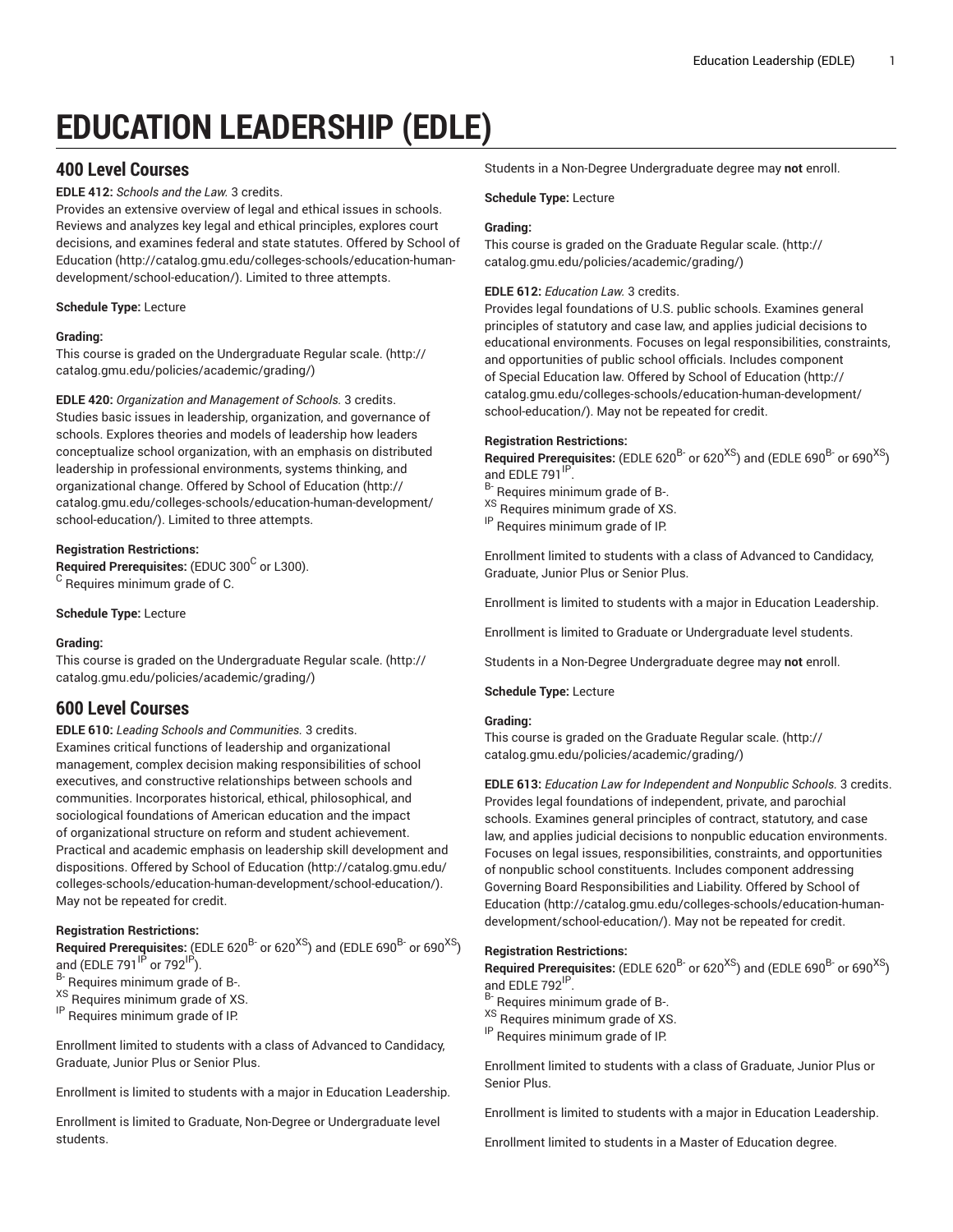#### **Schedule Type:** Lecture

#### **Grading:**

This course is graded on the [Graduate Regular scale.](http://catalog.gmu.edu/policies/academic/grading/) [\(http://](http://catalog.gmu.edu/policies/academic/grading/) [catalog.gmu.edu/policies/academic/grading/\)](http://catalog.gmu.edu/policies/academic/grading/)

**EDLE 614:** *Managing Financial and Human Resources.* 3 credits. Explores basic functions in financial and human resource management. Examines legalities, ethics, and politics of resource procurement and

allocation. Provides experiences to help students better understand tasks typically performed by school leaders. Offered by [School of](http://catalog.gmu.edu/colleges-schools/education-human-development/school-education/) [Education](http://catalog.gmu.edu/colleges-schools/education-human-development/school-education/) ([http://catalog.gmu.edu/colleges-schools/education-human](http://catalog.gmu.edu/colleges-schools/education-human-development/school-education/)[development/school-education/](http://catalog.gmu.edu/colleges-schools/education-human-development/school-education/)). May not be repeated for credit.

#### **Registration Restrictions:**

**Required Prerequisites:** (EDLE 620<sup>B-</sup> or 620<sup>XS</sup>) and (EDLE 690<sup>B-</sup> or 690<sup>XS</sup>) and EDLE 791<sup>IP</sup>.

B- Requires minimum grade of B-.

XS Requires minimum grade of XS.

IP Requires minimum grade of IP.

Enrollment limited to students with a class of Advanced to Candidacy, Graduate, Junior Plus or Senior Plus.

Enrollment is limited to students with a major in Education Leadership.

Enrollment is limited to Graduate or Undergraduate level students.

Students in a Non-Degree Undergraduate degree may **not** enroll.

#### **Schedule Type:** Lecture

#### **Grading:**

This course is graded on the [Graduate Regular scale.](http://catalog.gmu.edu/policies/academic/grading/) [\(http://](http://catalog.gmu.edu/policies/academic/grading/) [catalog.gmu.edu/policies/academic/grading/\)](http://catalog.gmu.edu/policies/academic/grading/)

# **EDLE 615:** *Managing Financial and Human Resources for Independent Schools.* 3 credits.

Explores basic functions in financial and human resource management. Examines legalities, ethics, and politics of resource procurement and allocation. Provides experiences to help students better understand tasks typically performed by school leaders in the independent school settings with an overview of public settings. Students learn to apply business principles and financial processes that are the foundation for successful independent school management. Offered by School of [Education \(http://](http://catalog.gmu.edu/colleges-schools/education-human-development/school-education/) [catalog.gmu.edu/colleges-schools/education-human-development/](http://catalog.gmu.edu/colleges-schools/education-human-development/school-education/) [school-education/](http://catalog.gmu.edu/colleges-schools/education-human-development/school-education/)). May not be repeated for credit.

# **Registration Restrictions:**

**Required Prerequisites:** (EDLE 620<sup>B-</sup> or 620<sup>XS</sup>) and (EDLE 690<sup>B-</sup> or 690<sup>XS</sup>) and EDLE 792<sup>IP</sup>.

- <sup>B-</sup> Requires minimum grade of B-.
- XS Requires minimum grade of XS.

IP Requires minimum grade of IP.

Enrollment limited to students with a class of Advanced to Candidacy, Graduate, Junior Plus or Senior Plus.

Enrollment is limited to students with a major in Education Leadership.

Students in a Non-Degree Undergraduate degree may **not** enroll.

**Schedule Type:** Lecture

This course is graded on the [Graduate Regular scale.](http://catalog.gmu.edu/policies/academic/grading/) ([http://](http://catalog.gmu.edu/policies/academic/grading/) [catalog.gmu.edu/policies/academic/grading/](http://catalog.gmu.edu/policies/academic/grading/))

**EDLE 616:** *Curriculum Development and Evaluation.* 3 credits. Examines the relationship of the written, taught, and tested curriculum and identifies critical leadership decisions that can positively impact student achievement. Identifies components of effective curriculum guides. Mini-document for personal use is constructed. Offered by [School](http://catalog.gmu.edu/colleges-schools/education-human-development/school-education/) of [Education \(http://catalog.gmu.edu/colleges-schools/education](http://catalog.gmu.edu/colleges-schools/education-human-development/school-education/)[human-development/school-education/\)](http://catalog.gmu.edu/colleges-schools/education-human-development/school-education/). May not be repeated for credit.

#### **Registration Restrictions:**

Required Prerequisites: (EDLE 620<sup>B-</sup> or 620<sup>XS</sup>) and (EDLE 690<sup>B-</sup> or 690<sup>XS</sup>) and (EDLE 791 $\text{^{IP}}$  or 792 $\text{^{IP}}$ ).

Requires minimum grade of B-.

XS Requires minimum grade of XS.

IP Requires minimum grade of IP.

Enrollment limited to students with a class of Advanced to Candidacy, Graduate, Junior Plus or Senior Plus.

Enrollment is limited to students with a major in Education Leadership.

Enrollment is limited to Graduate or Undergraduate level students.

Students in a Non-Degree Undergraduate degree may **not** enroll.

#### **Schedule Type:** Lecture

#### **Grading:**

This course is graded on the [Graduate Regular scale.](http://catalog.gmu.edu/policies/academic/grading/) ([http://](http://catalog.gmu.edu/policies/academic/grading/) [catalog.gmu.edu/policies/academic/grading/](http://catalog.gmu.edu/policies/academic/grading/))

**EDLE 618:** *Supervision and Evaluation of Instruction.* 3 credits. Provides a theoretical and practical overview of the supervision and evaluation of instruction. Introduces the domains of supervision and inquiry into current issues and best practices in supervision. Uses a variety of interactive exercises to assist in the development of practical skills for using the clinical process and developmental approach to supervision. Offered by School of [Education](http://catalog.gmu.edu/colleges-schools/education-human-development/school-education/) [\(http://catalog.gmu.edu/](http://catalog.gmu.edu/colleges-schools/education-human-development/school-education/) [colleges-schools/education-human-development/school-education/](http://catalog.gmu.edu/colleges-schools/education-human-development/school-education/)). May not be repeated for credit.

# **Registration Restrictions:**

**Required Prerequisites:** (EDLE 620<sup>B-</sup> or 620<sup>XS</sup>) and (EDLE 690<sup>B-</sup> or 690<sup>XS</sup>) and (EDLE 791 $\rm{P}$  or 792 $\rm{P}$ ).

B- Requires minimum grade of B-.

XS Requires minimum grade of XS.

IP Requires minimum grade of IP.

Enrollment limited to students with a class of Advanced to Candidacy, Graduate, Junior Plus or Senior Plus.

Enrollment is limited to students with a major in Education Leadership.

Enrollment is limited to Graduate or Undergraduate level students.

Students in a Non-Degree Undergraduate degree may **not** enroll.

**Schedule Type:** Lecture

# **Grading:**

This course is graded on the [Graduate Regular scale.](http://catalog.gmu.edu/policies/academic/grading/) ([http://](http://catalog.gmu.edu/policies/academic/grading/) [catalog.gmu.edu/policies/academic/grading/](http://catalog.gmu.edu/policies/academic/grading/))

**Grading:**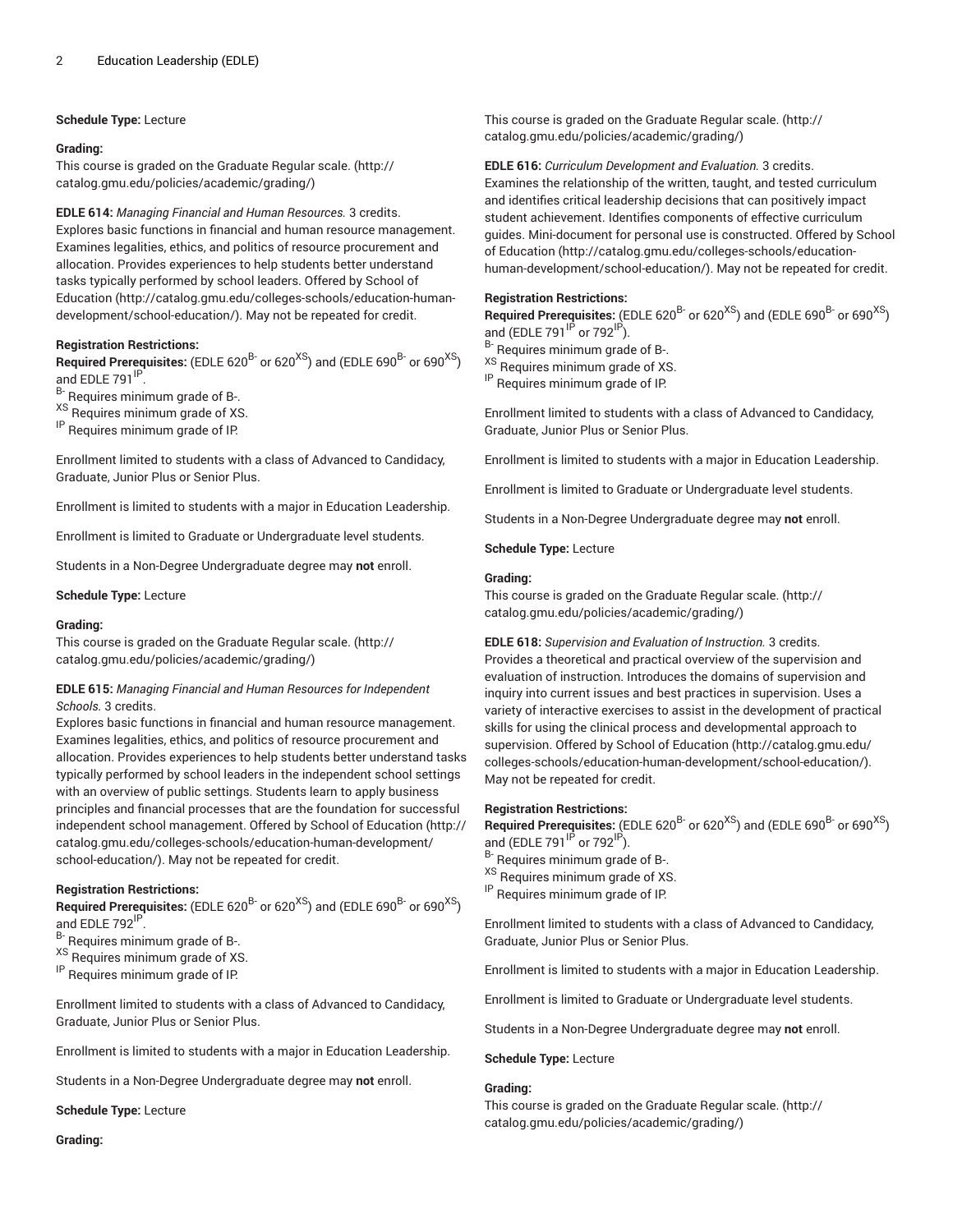**EDLE 620:** *Organizational Theory and Leadership.* 3 credits. Studies basic organizational theories and models of leadership and management. Emphasizes shared leadership in professional environments, communication skills, systems thinking, and personal and organizational change. Bridges theory to practical applications in educational settings. Offered by School of [Education](http://catalog.gmu.edu/colleges-schools/education-human-development/school-education/) ([http://](http://catalog.gmu.edu/colleges-schools/education-human-development/school-education/) [catalog.gmu.edu/colleges-schools/education-human-development/](http://catalog.gmu.edu/colleges-schools/education-human-development/school-education/) [school-education/](http://catalog.gmu.edu/colleges-schools/education-human-development/school-education/)). May not be repeated for credit.

**Recommended Corequisite:** Application to the Education Leadership program.

#### **Registration Restrictions:**

Enrollment limited to students with a class of Advanced to Candidacy, Graduate, Junior Plus, Non-Degree or Senior Plus.

Enrollment is limited to Graduate, Non-Degree or Undergraduate level students.

Students in a Non-Degree Undergraduate degree may **not** enroll.

**Schedule Type:** Lecture

#### **Grading:**

This course is graded on the [Graduate Regular scale.](http://catalog.gmu.edu/policies/academic/grading/) [\(http://](http://catalog.gmu.edu/policies/academic/grading/) [catalog.gmu.edu/policies/academic/grading/\)](http://catalog.gmu.edu/policies/academic/grading/)

**EDLE 634:** *Contemporary Issues in Education Leadership.* 3 credits. Examines current and emerging issues and trends impacting education. Includes demographic shifts; globalization; technology; data-based decision making; inclusion of diverse learners in American schools; and recent research on student achievement when influenced by race, gender, and poverty. Offered by School of [Education](http://catalog.gmu.edu/colleges-schools/education-human-development/school-education/) ([http://catalog.gmu.edu/](http://catalog.gmu.edu/colleges-schools/education-human-development/school-education/) [colleges-schools/education-human-development/school-education/](http://catalog.gmu.edu/colleges-schools/education-human-development/school-education/)). May not be repeated for credit.

# **Registration Restrictions:**

Enrollment limited to students with a class of Advanced to Candidacy, Graduate, Junior Plus or Senior Plus.

Enrollment is limited to students with a major in Education Leadership.

Enrollment is limited to Graduate or Undergraduate level students.

Students in a Non-Degree Undergraduate degree may **not** enroll.

**Schedule Type:** Lecture

#### **Grading:**

This course is graded on the [Graduate Regular scale.](http://catalog.gmu.edu/policies/academic/grading/) [\(http://](http://catalog.gmu.edu/policies/academic/grading/) [catalog.gmu.edu/policies/academic/grading/\)](http://catalog.gmu.edu/policies/academic/grading/)

**EDLE 635:** *Governance and the Independent School Boardroom.* 3 credits. Provides an overview of the best practices and workings of the independent school board and develops skills, insights, and understanding of how school heads/directors can "manage up" to accomplish their goals and objectives. Offered by [School of](http://catalog.gmu.edu/colleges-schools/education-human-development/school-education/) [Education](http://catalog.gmu.edu/colleges-schools/education-human-development/school-education/) ([http://catalog.gmu.edu/colleges-schools/education-human](http://catalog.gmu.edu/colleges-schools/education-human-development/school-education/)[development/school-education/](http://catalog.gmu.edu/colleges-schools/education-human-development/school-education/)). May not be repeated for credit.

**Recommended Prerequisite:** EDLE 620 and EDLE 690.

# **Registration Restrictions:**

Enrollment limited to students with a class of Advanced to Candidacy, Graduate, Junior Plus, Non-Degree or Senior Plus.

Enrollment is limited to Graduate, Non-Degree or Undergraduate level students.

Students in a Non-Degree Undergraduate degree may **not** enroll.

**Schedule Type:** Lecture

# **Grading:**

This course is graded on the [Graduate Regular scale.](http://catalog.gmu.edu/policies/academic/grading/) ([http://](http://catalog.gmu.edu/policies/academic/grading/) [catalog.gmu.edu/policies/academic/grading/](http://catalog.gmu.edu/policies/academic/grading/))

# **EDLE 636:** *Adult Motivation and Conflict Management in Education Settings: A Case Study Approach.* 3 credits.

Uses case studies and simulations to examine conflict mediation and resolution skills, and safety and security issues. Focuses on character and ethics education in schools, coaching and mentoring, and adult motivation to support positive behaviors in work settings. Offered by School of [Education](http://catalog.gmu.edu/colleges-schools/education-human-development/school-education/) ([http://catalog.gmu.edu/colleges-schools/](http://catalog.gmu.edu/colleges-schools/education-human-development/school-education/) [education-human-development/school-education/\)](http://catalog.gmu.edu/colleges-schools/education-human-development/school-education/). May not be repeated for credit.

# **Registration Restrictions:**

Enrollment limited to students with a class of Advanced to Candidacy, Graduate, Junior Plus or Senior Plus.

Enrollment is limited to students with a major in Education Leadership.

Enrollment is limited to Graduate or Undergraduate level students.

Students in a Non-Degree Undergraduate degree may **not** enroll.

**Schedule Type:** Lecture

# **Grading:**

This course is graded on the [Graduate Regular scale.](http://catalog.gmu.edu/policies/academic/grading/) ([http://](http://catalog.gmu.edu/policies/academic/grading/) [catalog.gmu.edu/policies/academic/grading/](http://catalog.gmu.edu/policies/academic/grading/))

**EDLE 690:** *Using Research to Lead School Improvement.* 3 credits. Develops skills, insights, and understanding of how leaders use research to improve schools, with emphasis on the use of assessment and research data to identify school improvement needs and to design school improvement projects. Offered by School of [Education \(http://](http://catalog.gmu.edu/colleges-schools/education-human-development/school-education/) [catalog.gmu.edu/colleges-schools/education-human-development/](http://catalog.gmu.edu/colleges-schools/education-human-development/school-education/) [school-education/\)](http://catalog.gmu.edu/colleges-schools/education-human-development/school-education/). May not be repeated for credit.

# **Registration Restrictions:**

Required Prerequisites: EDLE 620<sup>B-</sup> or 620<sup>XS</sup>.

B- Requires minimum grade of B-.

<sup>XS</sup> Requires minimum grade of XS.

Enrollment limited to students with a class of Advanced to Candidacy, Graduate, Junior Plus or Senior Plus.

Enrollment is limited to students with a major in Education Leadership.

Enrollment is limited to Graduate or Undergraduate level students.

Students in a Non-Degree Undergraduate degree may **not** enroll.

**Schedule Type:** Lecture

#### **Grading:**

This course is graded on the [Graduate Regular scale.](http://catalog.gmu.edu/policies/academic/grading/) ([http://](http://catalog.gmu.edu/policies/academic/grading/) [catalog.gmu.edu/policies/academic/grading/](http://catalog.gmu.edu/policies/academic/grading/))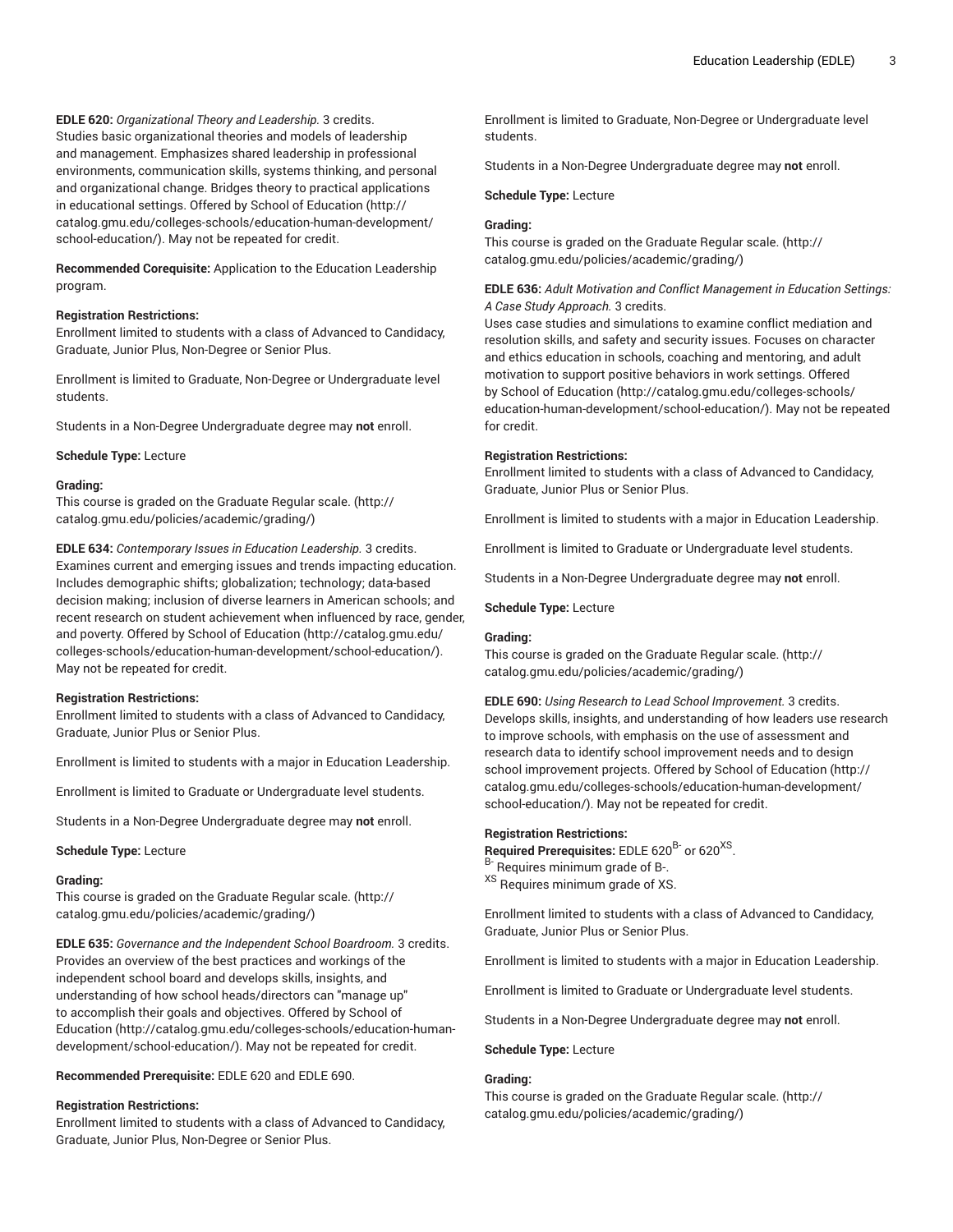# **700 Level Courses**

**EDLE 791:** *Internship in Educational Leadership.* 3 credits.

Offers wide range of practical experiences and professional challenges in authentic educational settings. Activities emphasize strategic, instructional, organizational, political, and community leadership. Notes: Course must be taken in second term of program. Offered by [School of](http://catalog.gmu.edu/colleges-schools/education-human-development/school-education/) [Education](http://catalog.gmu.edu/colleges-schools/education-human-development/school-education/) ([http://catalog.gmu.edu/colleges-schools/education-human](http://catalog.gmu.edu/colleges-schools/education-human-development/school-education/)[development/school-education/](http://catalog.gmu.edu/colleges-schools/education-human-development/school-education/)). May not be repeated for credit.

**Recommended Prerequisite:** EDLE 620 or EDSE 743 (may be taken concurrently).

# **Registration Restrictions:**

Enrollment limited to students with a class of Advanced to Candidacy or Graduate.

Enrollment is limited to students with a major in Education Leadership.

Enrollment is limited to Graduate level students.

Students in a Non-Degree Undergraduate degree may **not** enroll.

**Schedule Type:** Internship

# **Grading:**

This course is graded on the [Satisfactory/No](http://catalog.gmu.edu/policies/academic/grading/) Credit scale. ([http://](http://catalog.gmu.edu/policies/academic/grading/) [catalog.gmu.edu/policies/academic/grading/\)](http://catalog.gmu.edu/policies/academic/grading/)

**EDLE 792:** *Internship in Independent School Leadership.* 3 credits. Offers a wide range of practical and professional experiences for aspiring and current school heads. Emphasizes strategic, instructional, organizational, political, and community leadership in the independent school context. Note: Course must be taken in the second term of program. Offered by School of [Education](http://catalog.gmu.edu/colleges-schools/education-human-development/school-education/) ([http://catalog.gmu.edu/](http://catalog.gmu.edu/colleges-schools/education-human-development/school-education/) [colleges-schools/education-human-development/school-education/](http://catalog.gmu.edu/colleges-schools/education-human-development/school-education/)). May not be repeated for credit.

# **Recommended Prerequisite:** EDLE 620.

# **Recommended Corequisite:** EDLE 690.

# **Registration Restrictions:**

Enrollment is limited to Graduate or Non-Degree level students.

Students in a Non-Degree Undergraduate degree may **not** enroll.

**Schedule Type:** Internship

# **Grading:**

This course is graded on the [Satisfactory/No](http://catalog.gmu.edu/policies/academic/grading/) Credit scale. ([http://](http://catalog.gmu.edu/policies/academic/grading/) [catalog.gmu.edu/policies/academic/grading/\)](http://catalog.gmu.edu/policies/academic/grading/)

# **800 Level Courses**

**EDLE 801:** *Contemporary Organization Theory.* 3 credits. Engages students in the study of major organization theories that inform educational leadership research. Students us theory to help inform their own research interests. Students begin work on analytical literature review. Notes: May be taken as corequisite with EDLE 802. First in three-course sequence. Offered by School of [Education](http://catalog.gmu.edu/colleges-schools/education-human-development/school-education/) ([http://](http://catalog.gmu.edu/colleges-schools/education-human-development/school-education/) [catalog.gmu.edu/colleges-schools/education-human-development/](http://catalog.gmu.edu/colleges-schools/education-human-development/school-education/) [school-education/](http://catalog.gmu.edu/colleges-schools/education-human-development/school-education/)). May not be repeated for credit.

**Recommended Prerequisite:** Admission to the Ph.D. in Education program.

**Recommended Corequisite:** EDLE 802.

# **Registration Restrictions:**

Enrollment is limited to Graduate level students.

**Schedule Type:** Lecture

# **Grading:**

This course is graded on the [Graduate Regular scale.](http://catalog.gmu.edu/policies/academic/grading/) ([http://](http://catalog.gmu.edu/policies/academic/grading/) [catalog.gmu.edu/policies/academic/grading/](http://catalog.gmu.edu/policies/academic/grading/))

# **EDLE 802:** *Leadership and Decision Making.* 3 credits.

Engages students in the study of major leadership and decision theories that inform educational leadership research. Students use theory to help inform their own research interests. Students begin work on analytical literature review. Notes: May be taken as corequisite with EDLE 801. Second in three course sequence. Offered by School of [Education](http://catalog.gmu.edu/colleges-schools/education-human-development/school-education/) ([http://](http://catalog.gmu.edu/colleges-schools/education-human-development/school-education/) [catalog.gmu.edu/colleges-schools/education-human-development/](http://catalog.gmu.edu/colleges-schools/education-human-development/school-education/) [school-education/\)](http://catalog.gmu.edu/colleges-schools/education-human-development/school-education/). May not be repeated for credit.

**Recommended Prerequisite:** EDLE 801. Concurrent enrollment is also permitted.

# **Registration Restrictions:**

Enrollment is limited to Graduate level students.

**Schedule Type:** Lecture

# **Grading:**

This course is graded on the [Graduate Regular scale.](http://catalog.gmu.edu/policies/academic/grading/) ([http://](http://catalog.gmu.edu/policies/academic/grading/) [catalog.gmu.edu/policies/academic/grading/](http://catalog.gmu.edu/policies/academic/grading/))

# **EDLE 812:** *Education Law.* 3 credits.

Provides an understanding of the legal foundations of U.S. public schools and higher education through examination of general principles of statutory and case law and application of judicial decisions to educational environments. Focuses on legal responsibilities, constraints, and opportunities of public school officials and requires students conduct research regarding legal issues and apply legal analysis and reasoning to a variety of situations. Offered by [School of](http://catalog.gmu.edu/colleges-schools/education-human-development/school-education/) [Education \(http://catalog.gmu.edu/colleges-schools/education-human](http://catalog.gmu.edu/colleges-schools/education-human-development/school-education/)[development/school-education/\)](http://catalog.gmu.edu/colleges-schools/education-human-development/school-education/). May not be repeated for credit.

# **Registration Restrictions:**

Enrollment limited to students with a class of Advanced to Candidacy or Graduate.

Students in a Non-Degree Undergraduate degree may **not** enroll.

**Schedule Type:** Seminar

# **Grading:**

This course is graded on the [Graduate Regular scale.](http://catalog.gmu.edu/policies/academic/grading/) ([http://](http://catalog.gmu.edu/policies/academic/grading/) [catalog.gmu.edu/policies/academic/grading/](http://catalog.gmu.edu/policies/academic/grading/))

**EDLE 813:** *Social and Political Forces in Education Leadership.* 3 credits. Examines the social and political forces that shape education in the United States and the effect of these forces on school leadership. Examines the social and political functions of schooling in the past and present. Offered by School of [Education](http://catalog.gmu.edu/colleges-schools/education-human-development/school-education/) [\(http://catalog.gmu.edu/](http://catalog.gmu.edu/colleges-schools/education-human-development/school-education/) [colleges-schools/education-human-development/school-education/](http://catalog.gmu.edu/colleges-schools/education-human-development/school-education/)). May not be repeated for credit.

**Recommended Prerequisite:** Admission to Ph.D. in Education Program.

**Registration Restrictions:**